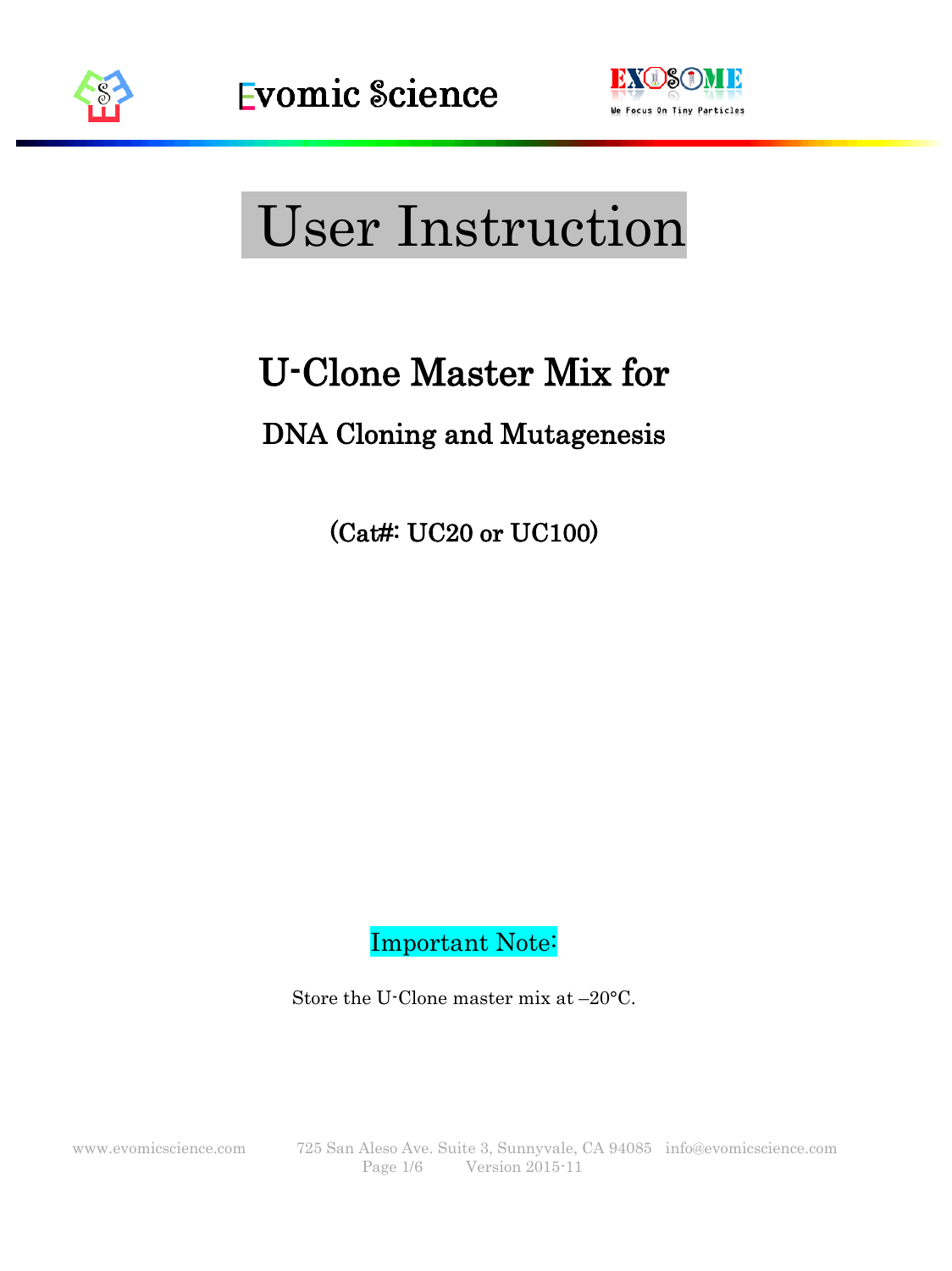



#### Key Features of U-Clone Master Kit:

- Seamless cloning within 15 min;
- Clone any insert at any site of any vector;
- Clone single, or multiple fragments, or mutagenesis at once;
- Add any adaptor, linker and tag in insert;
- No ligase and dephosphatase;
- No more than five colonies pick-up.

#### How U-Clone Works

The 2x U-Clone master mix contains a proprietary blend of enzymes that direct the assembly of DNA fragments with homology ends and further extend with the highest accuracy so far under cozy condition. A brief procedure was outline in chart below.

U-Clone Master kit is also suitable for DNA mutagenesis, including point mutation, insertion and deletion mutation, through multiple pair primers and multiple fragment assembly.



www.evomicscience.com 725 San Aleso Ave. Suite 3, Sunnyvale, CA 94085 info@evomicscience.com Page 2/6 Version 2015-11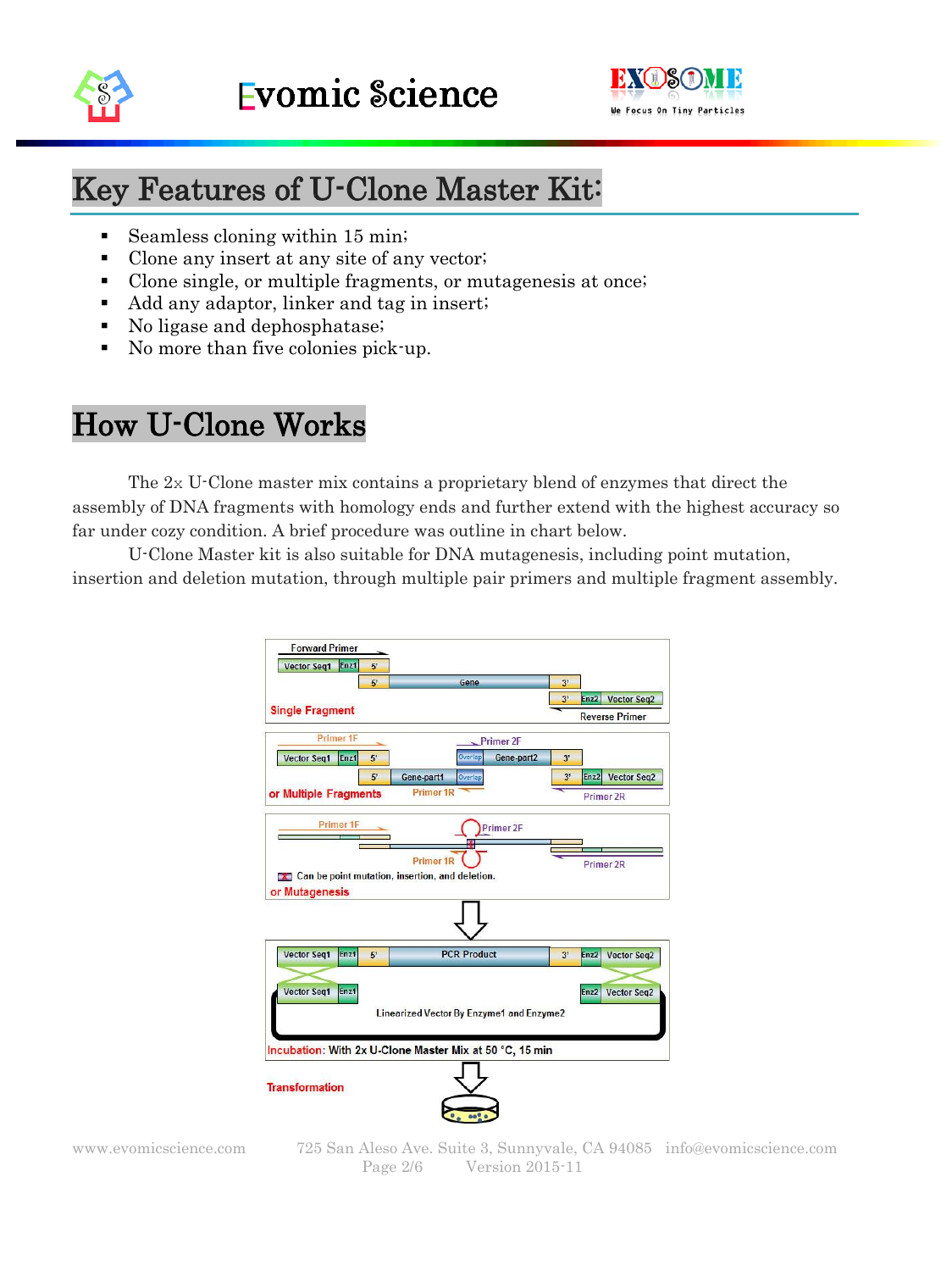



#### Preparation of insert and vector

- 1. Linearize vector: vector would be digested with your desired restrict enzymes and then the linearized vector would be purified.
- 2. PCR the target gene: The key part for successful cloning your target DNA into linearized vector is to design appropriate PCR primers. Each primer contains three parts: at least 16 bp of homology with the end of the linearized vector; plus restrict enzyme sites; and at least 20 bp of the gene-specific sequence. The guidelines for primer designs are shown in the diagram below.



- 3. Multiple DNA fragment cloning: If multiple DNA fragments will be assembled, the joining sequence should be at least 20 bp of homology in each end. More U-Clone master mix and longer incubate time will need.
- 4. Other: The PCR fragments should be generated by high fidelity DNA polymerase. Clean PCR product ensures the successful cloning. The melting temperature (Tm) would be based on the gene-specific end of the primer, NOT the entire primer. Enzyme 1 and 2 can be the same or different one in the vector. Additional sequences can be included between vector and gene sequences.

### Kit Components

- U-Clone Master Mix  $(2x)$  suitable for 20 or 100 reactions
- Required Materials but Not Included:
	- o High-Fidelity DNA Polymerase and relative PCR materials (for generating PCR products).
	- o 20 or 100 tubes of E. coli DH5α Super Efficiency Competent Cells
	- o 5 or 25 ml of SOC medium
	- o LB (Luria-Bertani) plates with appropriate antibiotic.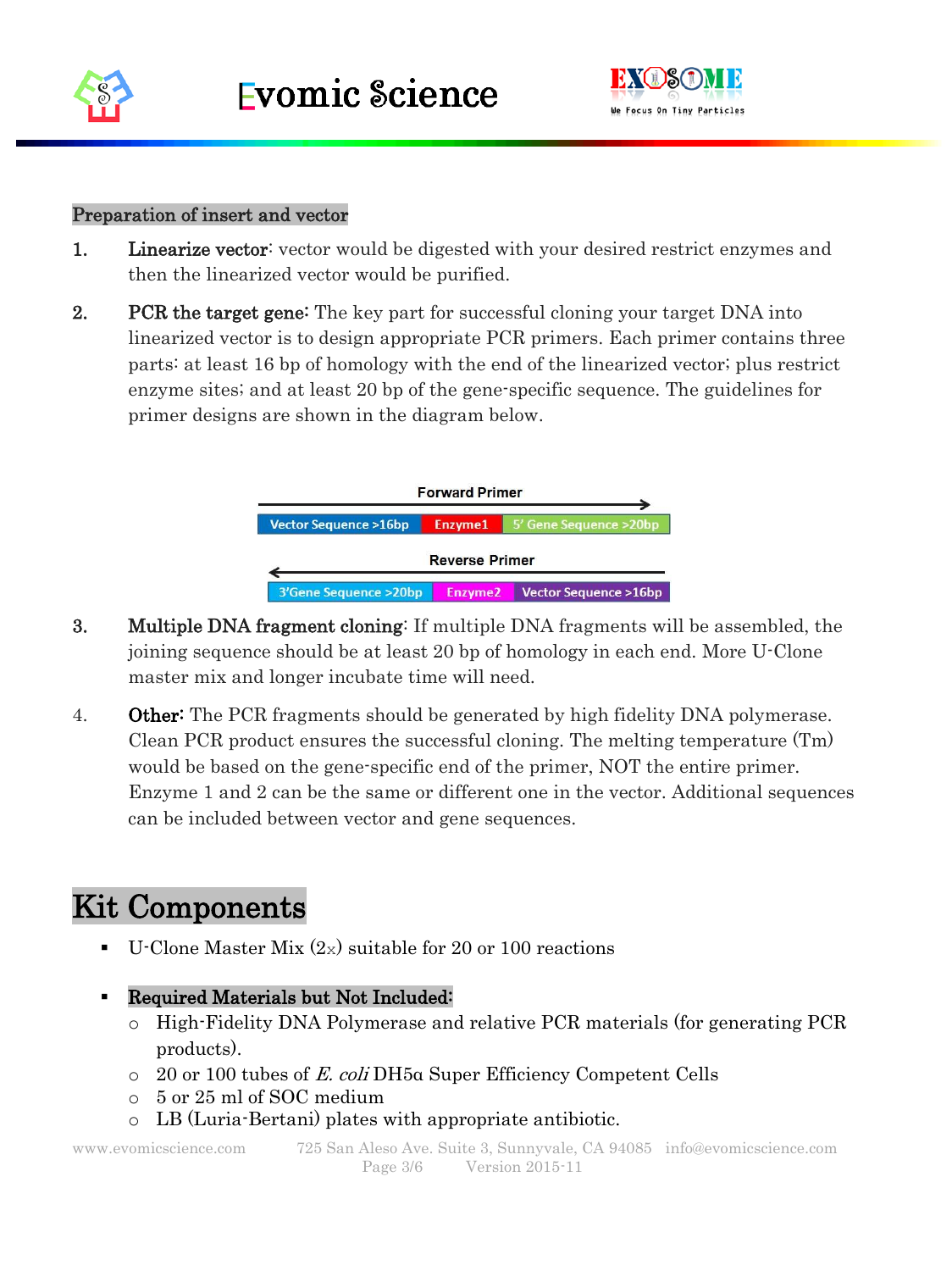



#### Brief Protocol for U-Clone Reaction

- 1. A typical U-Clone reaction for vector with one insert fragment was described below. Generally,  $50-100$  ng of vectors with  $2-4$  fold of excess inserts will give a good transformation rate.
	- Optimized cloning efficiency will be obtained at  $3\nu$ -5x molar ratio of insert to vector. DNA insert and vector molar concentration is dependent on insert and vector's length and weight, respectively. The following formula: DNA pmols =  $1.54x$  ng / (PCR product or vector bps). e.g.
		- o 100 ng of 3000 bp dsDNA is about 0.05 pmols.
		- o 100 ng of 300 bp dsDNA is about 0.5 pmols.
	- If insert is less than 200 bps, more of inserts may need.
	- If more than two fragments will be assembled, additional U-Clone Master Mix may be required.
- 2. Linearize and purify vector DNA  $(20~100 \text{ ng in } 2 \text{ µ})$ . Usually, if  $2 \text{ µ}$ g of vector DNA is digested, and eluted by 50 µ of EB buffer at final step when using Qiagen Gel Extraction kit or other kits, the DNA concentration would be  $20~30$  ng/ $\mu$ l. Use  $2 \mu$ l of this product per reaction. Note: Do not use the linearized vector after two months of storage, even though stored in -20˚C.
- 3. Purify PCR product(s). Mostly, the purification step of PCR products is not necessary for DNA assembly. Adding PCR reaction directly to assembly system will give a similar result.
- 4. Mix the linearized vector  $(2 \text{ ul})$  and PCR product  $(1\text{~}8 \text{ ul})$  in a clean PCR tube, bring to 10 µl with water. All reaction should be set up on ice.
- 5. Add the above mixture to 10  $\mu$  of  $2 \times U$ -Clone master mix, flick to mix it and then spin down briefly.
- 6. Set a program on Thermal Cycler (PCR machine) with step1= 50˚C for 15 min (one fragment) to 60min (more than one fragment)  $\rightarrow$  step 2=4 °C/ $\infty$ . Product can be frozen at - 20˚C if desired.